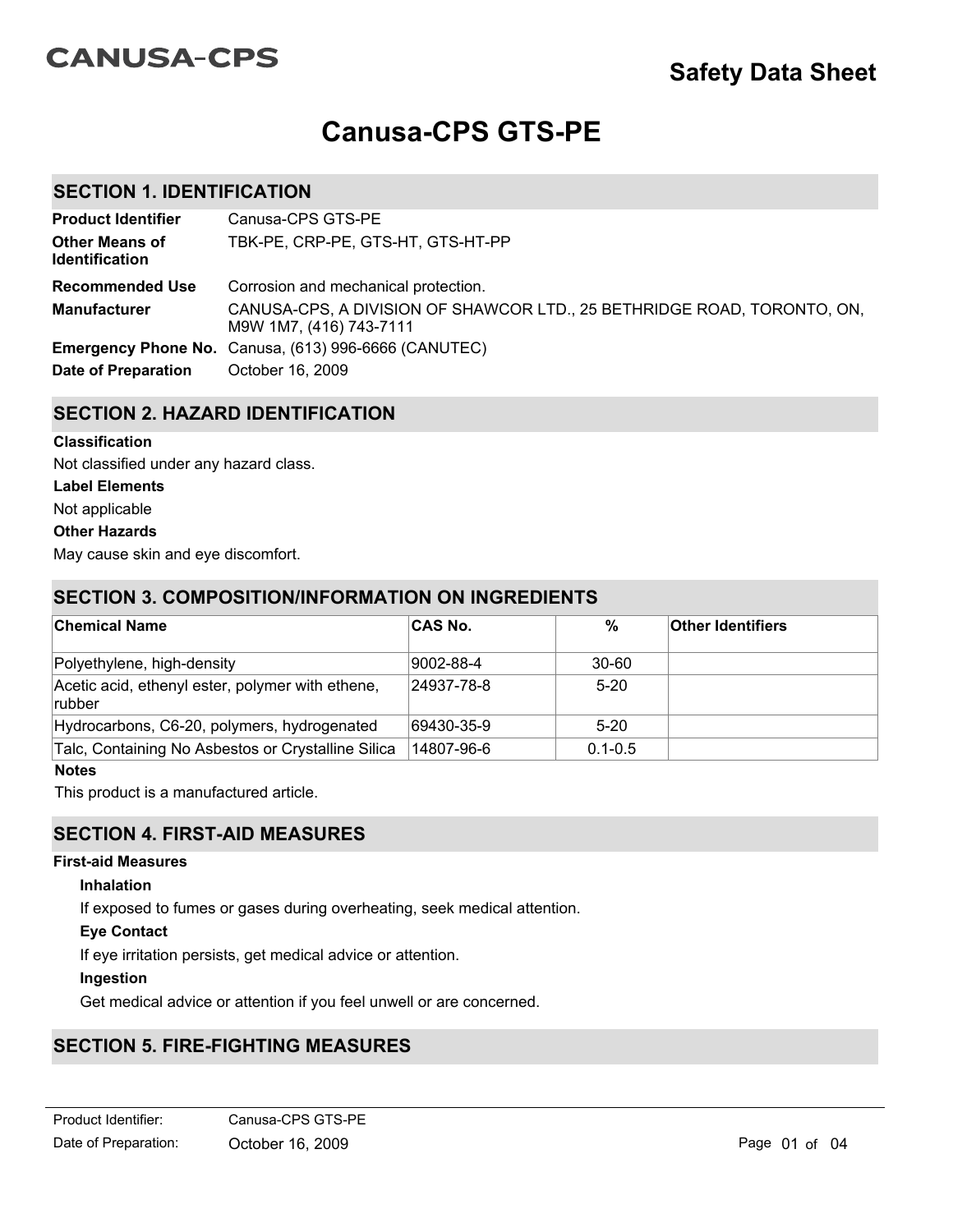## **Extinguishing Media**

## **Suitable Extinguishing Media**

Water spray; dry chemical; carbon dioxide; foam.

#### **Specific Hazards Arising from the Product**

When heated to decomposition, burns and emits flames with an acrid odour.

**Special Protective Equipment and Precautions for Fire-fighters**

Use self-contained breathing apparatus during firefighting.

# **SECTION 6. ACCIDENTAL RELEASE MEASURES**

**Environmental Precautions** Not applicable. **Methods and Materials for Containment and Cleaning Up** Dispose of in compliance with applicable legislation.

# **SECTION 7. HANDLING AND STORAGE**

## **Precautions for Safe Handling**

Avoid overheating. Do not breathe fumes produced during overheating or burning. Keep the product clean, prevent contamination.

#### **Conditions for Safe Storage**

Cool, dry environment.

# **SECTION 8. EXPOSURE CONTROLS/PERSONAL PROTECTION**

#### **Control Parameters**

Not available.

This product is a manufactured article.

#### **Appropriate Engineering Controls**

General ventilation is usually adequate. Use local exhaust ventilation, if general ventilation is not adequate to control amount in the air.

#### **Individual Protection Measures**

#### **Eye/Face Protection**

Safety goggles recommended during flame heating.

#### **Skin Protection**

Long sleeves and pants.

#### **Respiratory Protection**

Not normally required if product is used as directed. Use a NIOSH approved respirator with organic vapour cartridges when in a confined or restricted area or if ventilation is not adequate.

# **SECTION 9. PHYSICAL AND CHEMICAL PROPERTIES**

**Other Physical Property 1** Adhesive coated plastic **Physical State** Solid **Other Information**

## **SECTION 10. STABILITY AND REACTIVITY**

#### **Reactivity**

Not applicable.

## **Possibility of Hazardous Reactions**

Decomposes at elevated temperatures. Avoid strong oxidizers.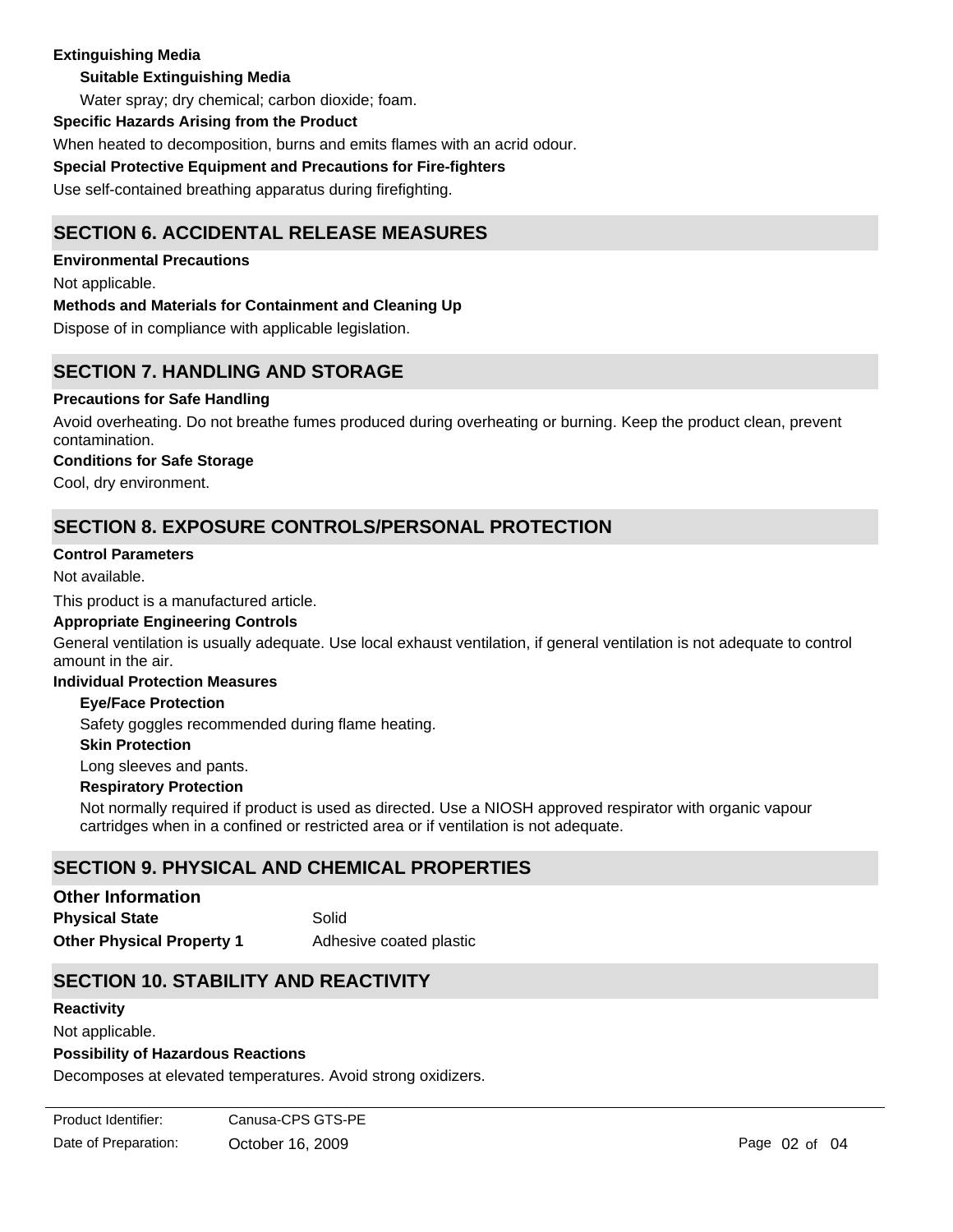# **SECTION 11. TOXICOLOGICAL INFORMATION**

**Acute Toxicity** This product is a manufactured article. All components are completely encased in the product.

| <b>Chemical Name</b>                                       | <b>LC50</b> | $ LD50$ (oral)       | LD50 (dermal) |
|------------------------------------------------------------|-------------|----------------------|---------------|
| Polyethylene, high-density                                 |             | $>$ 2000 mg/kg (rat) |               |
| Acetic acid, ethenyl ester,<br>polymer with ethene, rubber |             | 2500 mg/kg (rat)     |               |

#### **Skin Corrosion/Irritation**

May cause irritation.

#### **Carcinogenicity**

| <b>Chemical Name</b>                                          | <b>IARC</b> | <b>ACGIH®</b>  | <b>INTP</b> | <b>OSHA</b> |
|---------------------------------------------------------------|-------------|----------------|-------------|-------------|
| Polyethylene, high-density                                    | Not Listed  | Not Listed     | Not Listed  | Not Listed  |
| Talc, Containing No Asbestos Group 1<br>or Crystalline Silica |             | ΙA1            | Not Listed  | Not Listed  |
| Acetic acid, ethenyl ester,<br>polymer with ethene, rubber    | Not Listed  | Not designated | lNot Listed | Not Listed  |
| Hydrocarbons, C6-20,<br>polymers, hydrogenated                | Not Listed  | Not designated | Not Listed  | Not Listed  |

# **SECTION 12. ECOLOGICAL INFORMATION**

#### **Ecotoxicity**

#### **Acute Aquatic Toxicity**

| <b>Chemical Name</b>                                     | ∣LC50 Fish                 | <b>IEC50 Crustacea</b> | <b>ErC50 Aquatic</b><br><b>Plants</b> | ErC50 Algae |
|----------------------------------------------------------|----------------------------|------------------------|---------------------------------------|-------------|
| Talc, Containing No<br>Asbestos or Crystalline<br>Silica | 1000 mg/L<br>(semi-static) |                        |                                       |             |

# **SECTION 13. DISPOSAL CONSIDERATIONS**

## **Disposal Methods**

Dispose of in compliance with all federal, state, provincial, municipal and local legislation.

## **SECTION 14. TRANSPORT INFORMATION**

This section is not required by WHMIS 2015. This section is not required by OSHA HCS 2012. Not regulated under Canadian TDG regulations. Not regulated under US DOT Regulations. Not regulated under IATA Regulations.

**Special Precautions** Not applicable

## **Transport in Bulk According to Annex II of MARPOL 73/78 and the IBC Code**

Not applicable

# **SECTION 15. REGULATORY INFORMATION**

## **Safety, Health and Environmental Regulations**

This product is a manufactured article.

# **SECTION 16. OTHER INFORMATION**

| Product Identifier:  | Canusa-CPS GTS-PE |
|----------------------|-------------------|
| Date of Preparation: | October 16, 2009  |